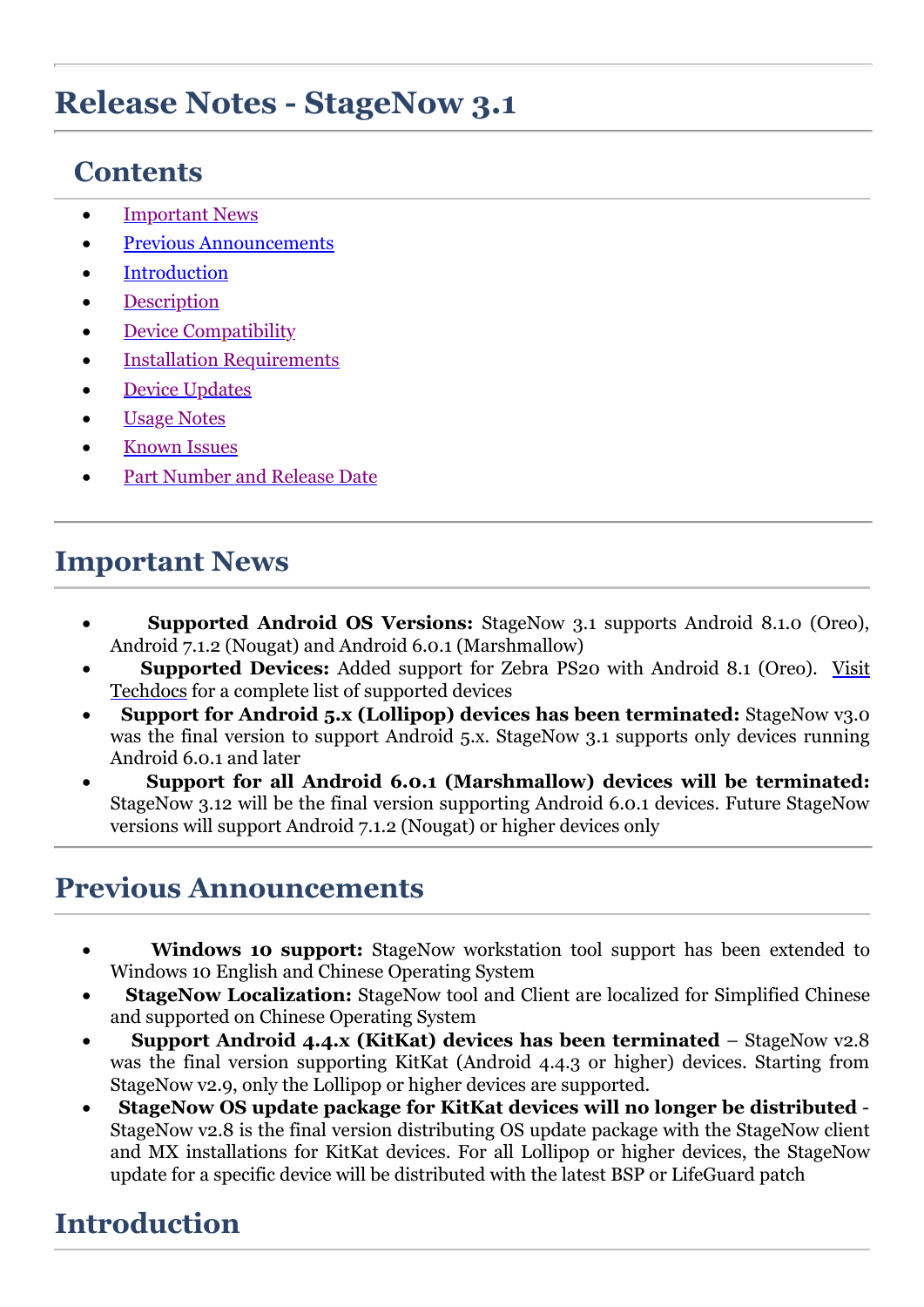StageNow is Zebra Technologies' next-generation Staging Solution for Zebra Android Mobile Devices. Staging is top of mind for our customers and partners as it is the initial process by which devices are taken out-of-the-box and prepared for production use. Staging Enterprise Mobile Devices can be done manually which is error prone and time consuming. Custom solutions are also used but are often not supported or forward compatible with newer devices. Zebra Technologies' Tier 1 MDM products can also be used to stage and manage Mobile Devices; however, these powerful tools come with a price tag. StageNow is not only free of charge but also helps eliminate deployment barriers that add additional IT complexity, time, and costs.

**User guide** is available online at <http://techdocs.zebra.com/stagenow/3-1/about/>

# <span id="page-1-0"></span>**Description**

StageNow provides an easy way to stage Android mobile computers from Zebra Technologies. StageNow v3.1 now supports features such as support for software update, exporting profiles for MDM, enrolling for MDM, seamless upgrade from older versions to latest. Connection of the device to network, configuration of device settings and security, performing OS Updates, Install and Launch Applications, wipe and reset device, or enroll MDM by simply creating and Scanning Staging barcodes or Audio, NFC Tags.

The application can be downloaded for free and installed on any Windows 7/10 professional PC with no pre-requisite software — no need to purchase, locate, license.

### **The following features are added for StageNow 3.1**

1. Enhanced StageNow User experience:

#### o **Xpert mode Enhancements**

i.Allow editing of the Profile as soon as StageNow Admin User begins to view step/settings

ii.Allow saving of the Profile as soon as StageNow Admin user clicks the Continue button once editing a step for any settings in Xpert Mode profiles iii."Cancel Changes" option has been introduced by removing "Save" "Edit" and "Cancel" buttons to revert any changes back to the original values while Admin user is editing Xpert Mode profiles

2. New description field in Xpert Mode settings allows Admin to enter user-friendly step descriptions to aid in reviewing the profile from profile Review page

3. Added support for PS20, TC52, TC57, TC72, TC77, TC51, TC56, TC70x, TC75x, MC33 and VC80x Oreo (Android 8.1.0) devices

4. Support for **MX 8.2** provides the following enhancements:

#### **UI Manager new features:**

- · Enable/disable long press on home key
- · Enable/disable date in notification Panel
- Enable/disable long press on Recent App header to control access to app info

5. Support for **MX v8.1** provides the following enhancements:

### **Power Manager new features:**

- Specify an osupdate manifest xml or zip file to verify an update
- Specify whether to suppress auto-reboot following an A/B upgrade

### **Battery Manager new features:**

- · Enable/disable use of Battery Swap Mode UI
- · Enable/disable "battery charging" LED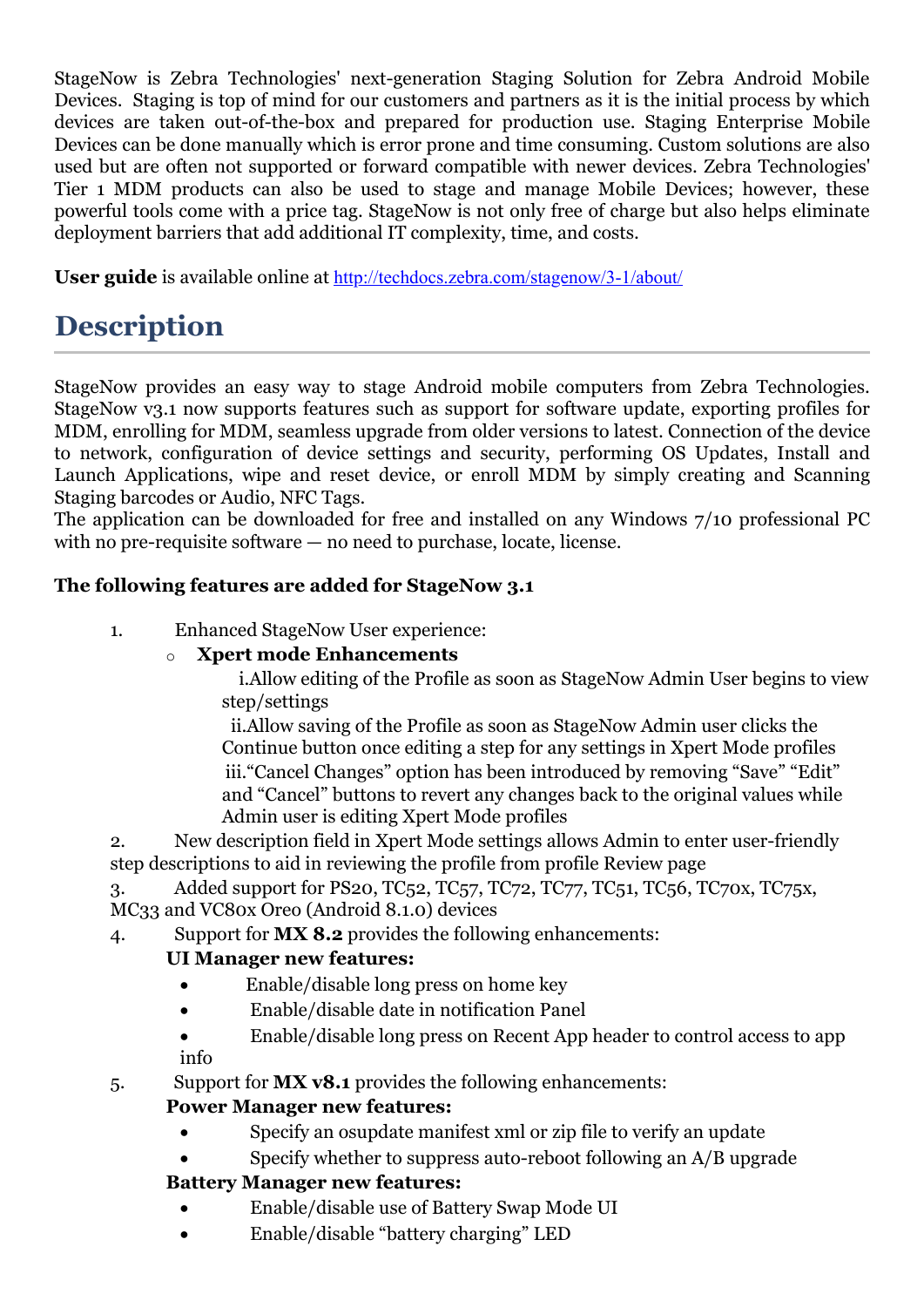### **Bug Report Manager new feature**

Specify the Time To Live (time before expiration) for bug reports to be stored or sent via email or to the Cloud

### **Cellular Manager new features:**

- · Enable/disable user access to PLMN (controls which public land mobile network a device uses)
- Specify the MCC/MNC network PLMN LockSet
- Show/hide PLMN lock UI
- Determine the status of PLMN lock UI
- · Enable/disable Dual SIM Standby
- Added ability to get the status of DSDS

## **DHCPOption Manager new features:**

- · Enable/disable requests for a custom DHCP option from server
- · Request or disable a specified DHCP Option
- Enable/disable sending of a custom DHCP Option to server
- Send or disable a specified DHCP Option
- Send a value with the specified custom DHCP Option

## **License Manager new features:**

Specify the Activation ID to return a license from the device

Specify server friendly name for returning one or all licenses and for deleting license source

- Select the license source type to be used to return one or all licenses **Settings Manager new features:**
	- · Enable/disable the slide out drawer for accessing Android system settings (Applicable only to Android N devices)

## **UI Manager new features:**

- · Enable/disable Split Screen mode
- · Enable/disable Do Not Disturb mode
- · Enable/disable multi user mode

## **Wi-Fi new features:**

- · Enable/disable MAC Randomization
- · Enable/disable Call Admission Control
- · Enable/disable user access to Hotspot state (active/inactive)

6. New **[AutoTrigger](http://zebra-stage.github.io/stagenow/3-1/csp/autotriggermgr)** Manager CSP is used to configure automatic scan-triggering, which initiates scanning when a scan target is brought within proximity of the device sensor. Currently supports the Zebra PS20 Personal Shopper device only.

7. New **[DeviceCentral](http://zebra-stage.github.io/stagenow/3-1/csp/devicecentralmgr)** Manager CSP allows configuration of settings on the device for Zebra Device Central, an enterprise tool for viewing connection state, battery status, firmware version and other device conditions from a central console.

8. New **FOTA** [Manager](http://zebra-stage.github.io/stagenow/3-1/csp/fotamgr) CSP controls the Firmware Over The Air (FOTA) Client on the device, allowing administrators to perform OS updates on Zebra devices without a physical connection. The FOTA Client app comes preinstalled on supported devices and is configured to communicate with the Zebra update server.

# <span id="page-2-0"></span>**Device Compatibility**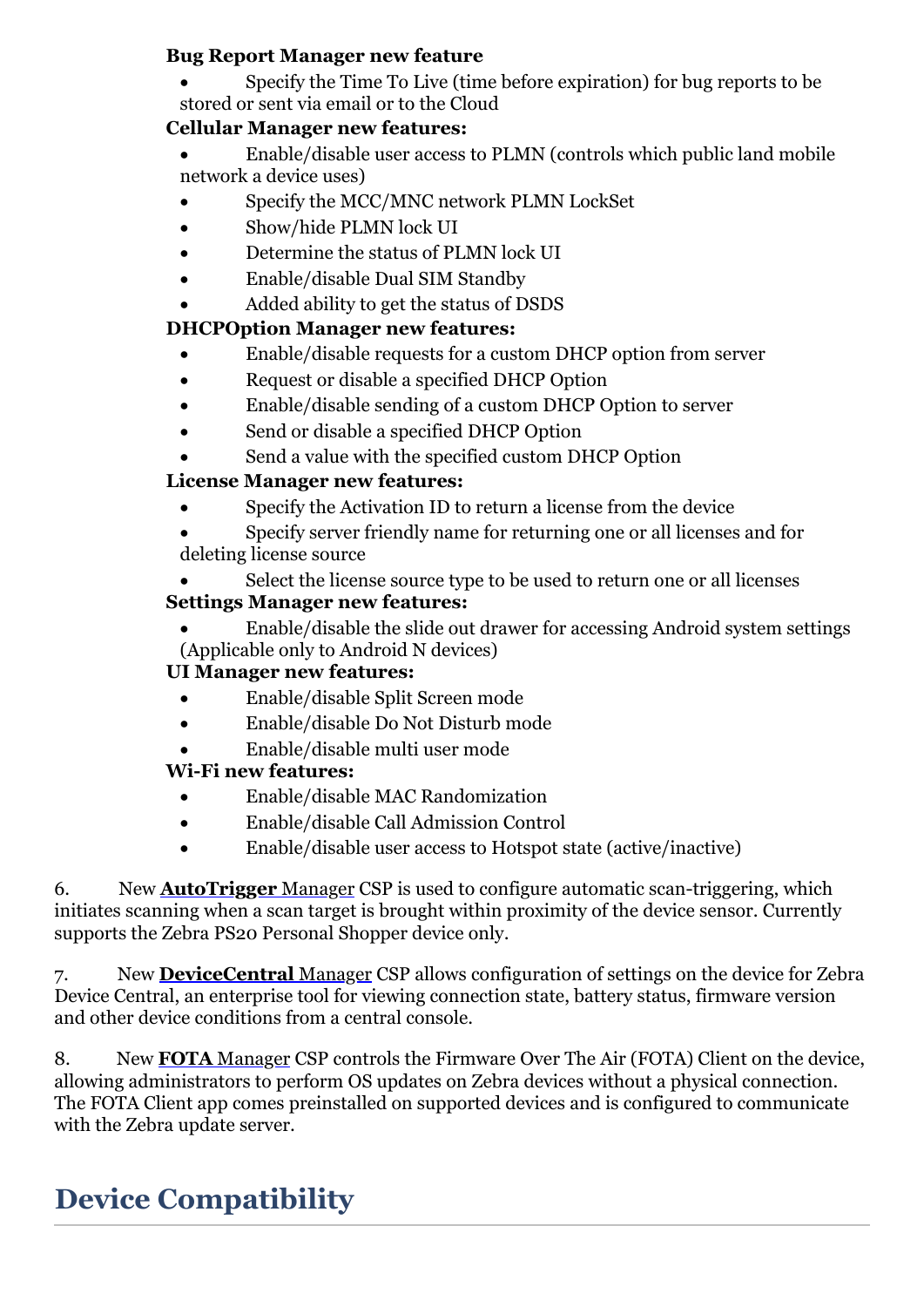For a list of the Zebra Android devices and versions that StageNow supports, go to: <http://techdocs.zebra.com/stagenow/3-1/gettingstarted/>

**NOTE**: The MX features that each device supports depend on the Android OS, OSX, and MX versions in the BSP. Select the applicable device version in the matrix located at <http://techdocs.zebra.com/mx/compatibility>/ to determine the supported features.

## <span id="page-3-0"></span>**Installation Requirements**

The application can be downloaded for free and installed on any Windows 7/10 Professional PC with no pre-requisite software — no need to purchase, locate, license other components Installation requirements are detailed in StagingInstallGuide\_V3.1.pdf Note:

- 1. For Chinese version, download the appropriate Adobe Acrobat reader which supports corresponding Asian language to generate the staging barcodes from Staging profile
- 2. StageNow tool upgrade/migration is supported from last two release versions of StageNow to present version

# <span id="page-3-1"></span>**Device Updates**

- · **Support for KitKat (Android 4.4.x) devices has been terminated:** StageNow v2.8 was the final version supporting KitKat (Android 4.4.3 or higher) devices. Starting from StageNow v2.9, only the Lollipop or higher devices are supported.
- · **StageNow OS update package for KitKat devices will no longer be distributed:** StageNow v2.8 is the final version distributing OS update package with the StageNow client and MX installations for KitKat devices. For all Lollipop or higher devices, the StageNow update for a specific device will be distributed with the latest BSP or LifeGuard patch
- · **Support for all Android 6.0.1 (Marshmallow) devices will be terminated:** StageNow 3.12 will be the final version supporting Android 6.0.1 devices. Future StageNow versions will support Android 7.1.2 (Nougat) or higher devices only

## <span id="page-3-2"></span>**Usage Notes**

StageNow V3.1 Release consists of the deliverables listed below:

| Deliverables                    | <b>Details</b>                 |
|---------------------------------|--------------------------------|
| staging_solution_signed_3.1.exe | StageNow v3.1 Tool Installable |
| StagingInstallGuide_V3.1.pdf    | StageNow v3.1 Install Guide    |

Refer Install Guide: StagingInstallGuide\_V3.1.pdf

## <span id="page-3-3"></span>**Known Issues**

- · **WiFi-Hotspot:** WiFi-Hotspot staging facility is not supported on Windows 10
- · **Deleting a Staging profile with deployment section does not delete Staging contents from Staging Server.** This is as per design; Admin user can delete the Staging contents manually from the Staging server after deleting corresponding profile